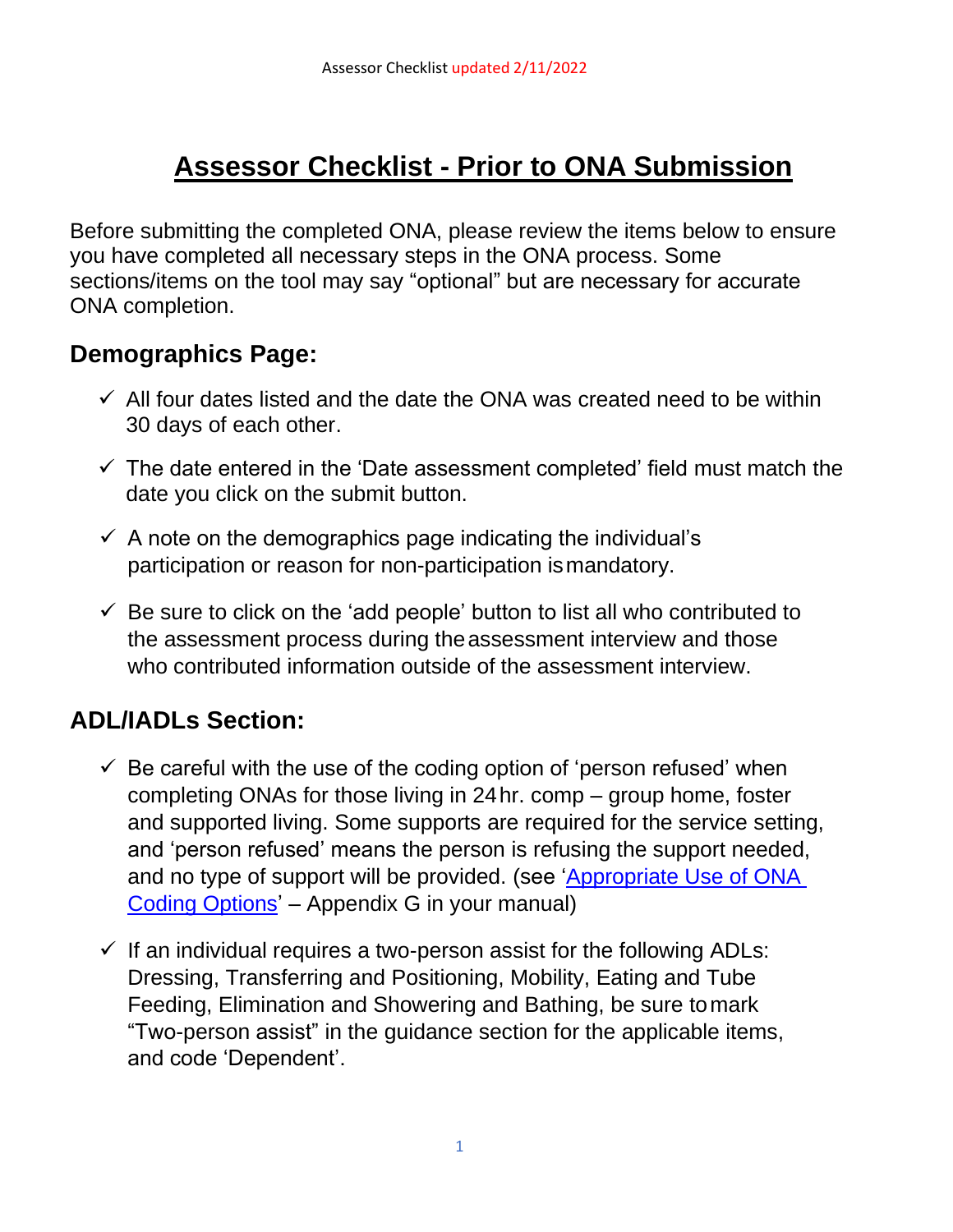- $\checkmark$  If a two-person assist or exceptional supports are needed for any other item on the tool, indicate theexceptional needs in the provided notes boxes.
- $\checkmark$  If a risk item has a notes box attached to it, write the note in the notes box provided. Anything written in those small note boxes copies onto the Risk Report.
- $\checkmark$  If an individual needs a mechanical lift for ALL transfers, be sure to mark "Use mechanical lift for Alltransfers" in the guidance section for item 4: Transferring and Positioning.
- ✓ If the individual *can* independently judge and adjust water temperature, be sure to mark "Can judgewater temperature" and "Can adjust water temperature" in the guidance section for item 8: Showering and Bathing.

#### **Do not rely on the wording of items on the tool, always refer to the guidance side of the manual.**

- Mobility Item 5a asks 'Does this person walk?'
	- o *We include walking, crawling, scooting – the question to ask is: "How does this person get around?"*
- Mobility Item 5b asks 'Walks 150 feet: Once standing the ability to walk at least 150 feet in a corridor or similar space.'
	- o *Consider the individual's usual ability to be mobile (walk, crawl, scoot) in a variety of settings, regardless of distance.*
- Mobility Item 5d says '12 steps: the ability to go up and down 12 steps with or without a rail.'
	- o *Consider the individual's usual ability to go up and down any number of steps in a variety of settings. Focus on the stairs typically used by the individual, despite the number of steps.*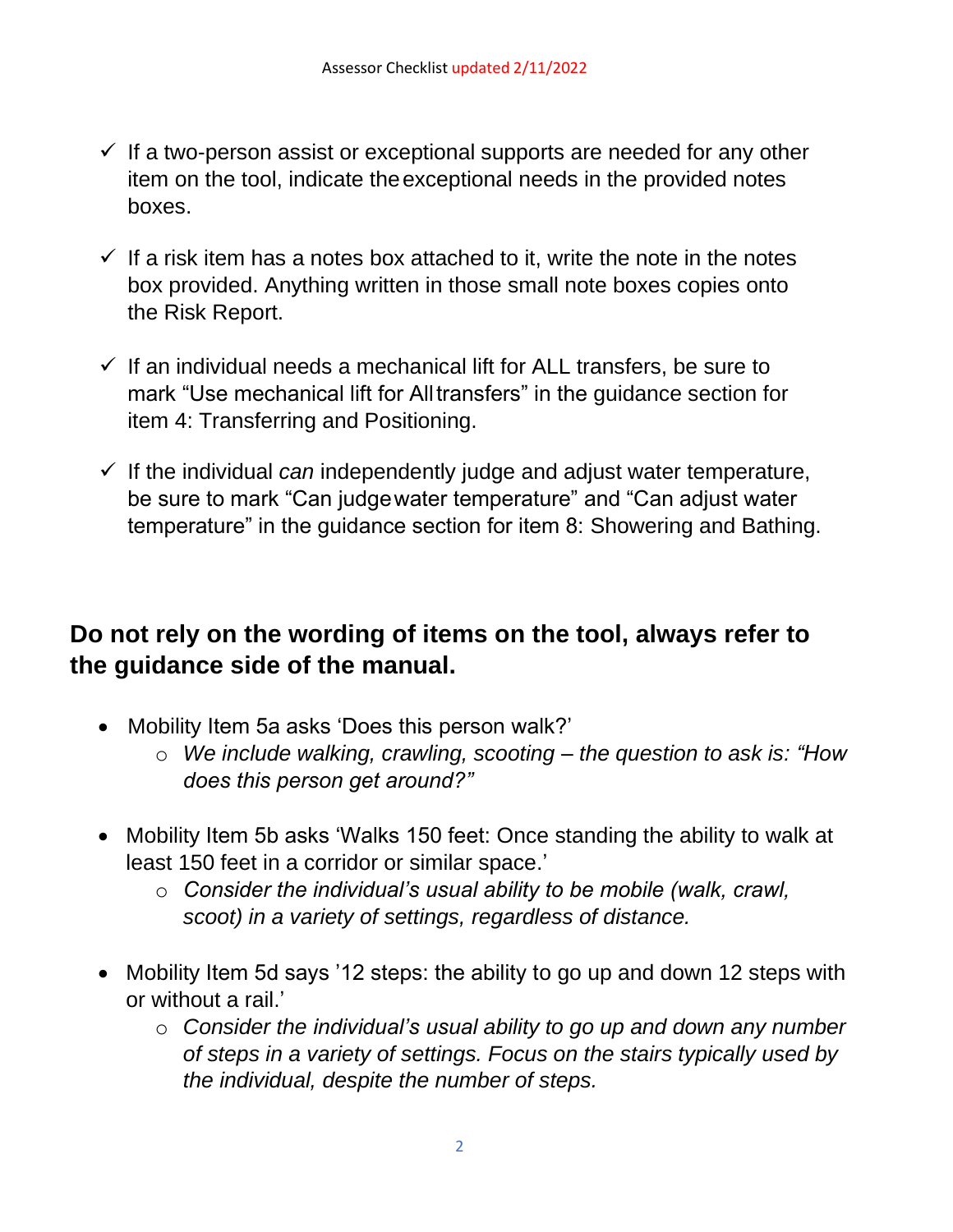- Mobility Item 5f asks 'wheels 150 feet: Once seated in wheelchair/scooter, the ability to wheel at least 150 feet in a corridor or similar space.'
	- o *Consider the individual's usual ability to maneuver the wheelchair/scooter in the home and/or community environment. Focus on the distance that is usual for the individual and the help that may be needed.*
- Eating item 6g asks 'Does the individual refuse food or liquids because of food preferences or sensory issues, such as texture or taste?'
	- o *This item is intended to capture information that puts the individual at risk for malnutrition and/or dehydration. This can be a result of extreme food preferences.*
- Elimination item 7a 'Toilet hygiene the ability to maintain perineal hygiene, adjust clothes before and after using toilet, commode, bedpan, urinal.'
	- o *Includes all methods of elimination, including support for incontinence, catheter, urostomy and colostomy care.*
- Housework item 12a Remember to code based on *ALL* housekeeping tasks to keep a home clean, not just the ones the individual participates in.
- Meal Preparation item 13a says 'Make a light meal the ability to plan and prepare all aspects of a light meal such as a bowl of cereal or a sandwich and cold drink or reheat a prepared meal.'
	- o *Consider the individual's usual ability to prepare all the food/drink the individual usually consumes and the support needed to prepare it.*
- Transportation item 15a says 'Use public transportation: the ability to plan and use public transportation. Includes getting in the vehicle, riding, and getting in out of the vehicle.'
	- o *Consider the individual's usual ability to get from one place to another in the community using all modes of transportation (cars, buses, vans, etc...) (Do not include walking, riding a bike, or riding a scooter)*

Transportation item 15b the 'ability to transfer in and out of a car or van'.

o *Item 15a includes getting in and getting out of a vehicle, item 15a cannot be coded as 'Dependent' unless item 15b is 'Dependent'.*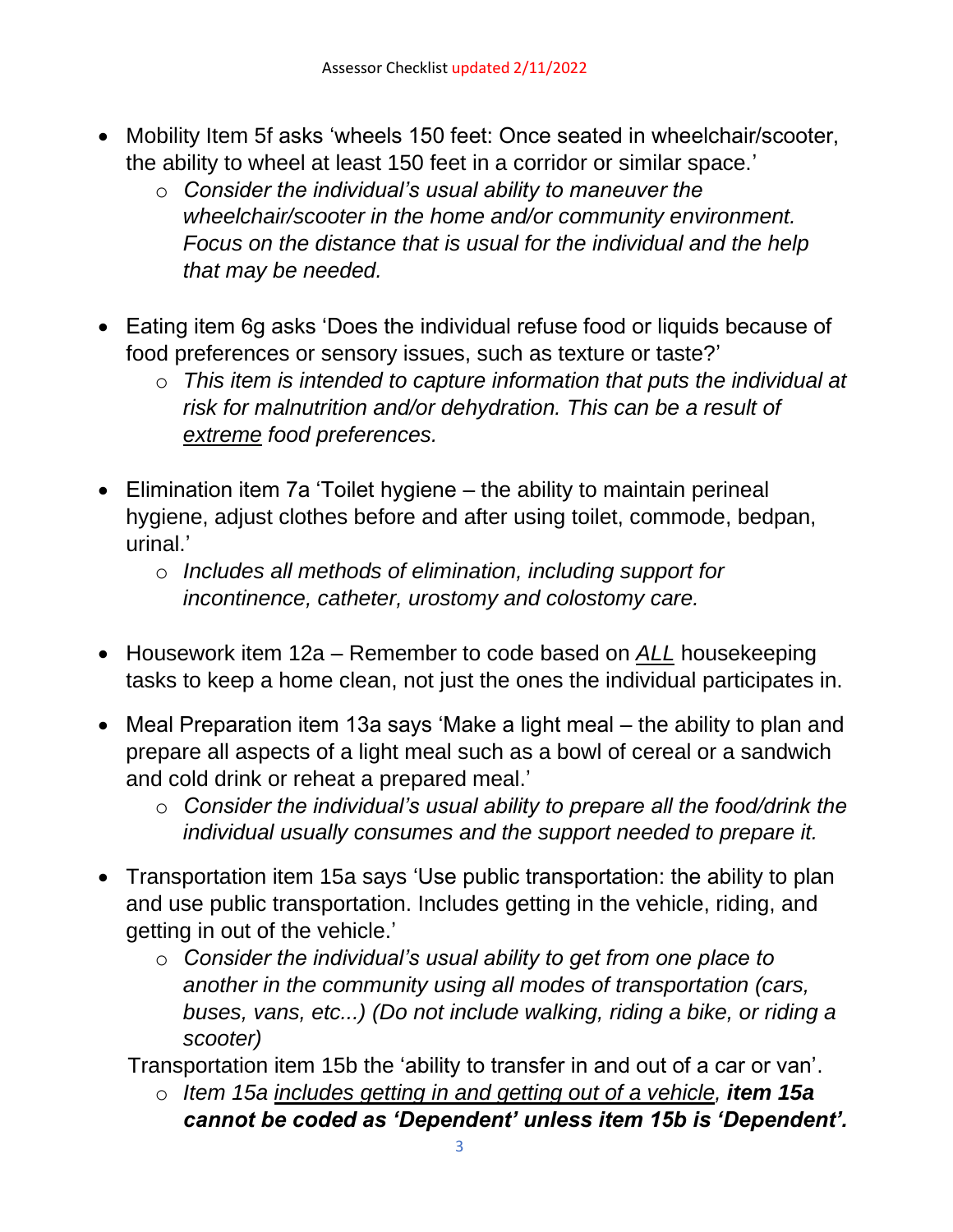- Money Management item 16 says 'The ability to manage finances for basic necessities (food, clothing, shelter) Including counting money and making change, paying bills/writing checks, making budgeting and other financial decisions, and balancing checkbook.'
	- o *Keep in mind that limits may be set by a support person or rep payee on an individual's spending once a month or more by paying bills, rent, etc. But, without those limits, the individual would need support daily to limit spending. Use your best judgment before determining coding. Focus on support needed to meet a daily need, not frequency of support given.*
- Light shopping item 17 says 'Once at store, can locate and select up to five groceries and personal care items, take to check out and complete purchasing transaction.'
	- o *Consider the individual's usual ability to shop for groceries and personal care items that they typically buy. Do not focus on then number of items.*
- If any of the ADL/IADL items are coded "Not applicable", *reconsider*. Is the item really "Not applicable?" Several of the ADLs/IADLs are essential and would not be "Not applicable". For example:Elimination – It's impossible to mark "Not applicable" because the individual *must*  eliminate. This is the same mindset with nearly all ADLs/IADLs.
	- o *Review the intent of "Not applicable" on your CodingKey and determine the appropriate coding decision. Accurate use of "Not applicable" would be for the Medicine Administration items that don't apply to the individual.* (see ['Appropriate Use of ONA](https://www.oregon.gov/dhs/Compass-Project/Documents/Appropriate-Use-of-ONA-Coding-Options.pdf)  [Coding Options'](https://www.oregon.gov/dhs/Compass-Project/Documents/Appropriate-Use-of-ONA-Coding-Options.pdf) – Appendix G in your manual)

#### **Behavior Section**

• For Behavior items, 18-34, never mark historical behaviors in the list of presenting behaviors. If anindividual has a history of behaviors, but they have not occurred in the past year, *nor have any interventions occurred to prevent behaviors*, select the applicable coding option. Indicate all historical behaviors in the notes box below the item.